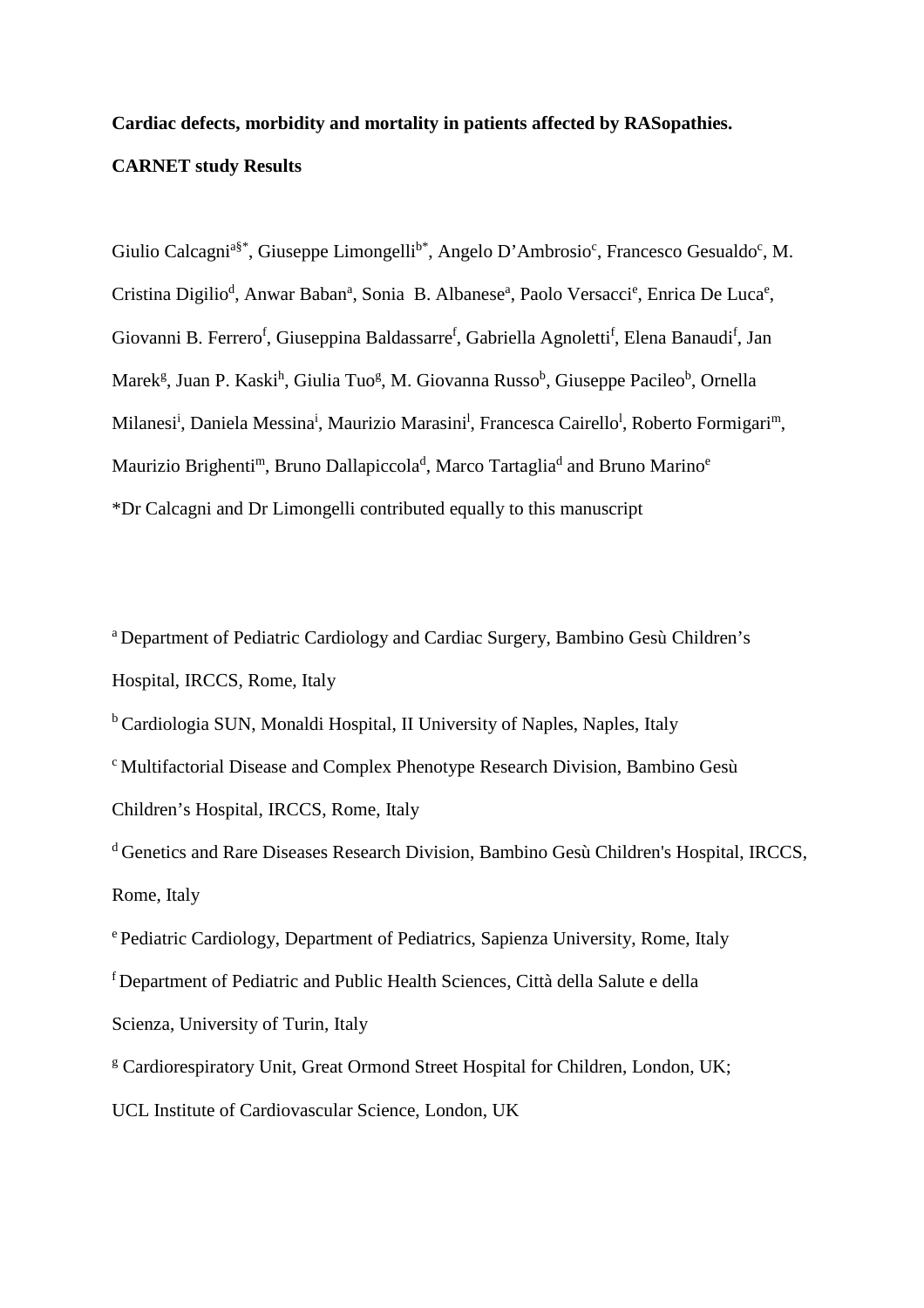h Centre for Inherited Cardiovascular Diseases, Great Ormond Street Hospital, London, UK;

UCL Institute of Cardiovascular Science, London, UK

<sup>i</sup> Department of Woman and Child's Health, Pediatric Cardiology, University of Padova,

Padua, Italy

 ${}^{1}$ Cardiovascular Department, Giannina Gaslini Institute, Genoa, Italy

<sup>m</sup>Cardiology and Cardiac Surgery, Sant'Orsola Malpighi Hospital, Bologna, Italy

§Corresponding author: Giulio Calcagni, MD, PhD Department of Pediatric Cardiology and Cardiac Surgery Bambino Gesù Children's Hospital, IRCCS Piazza Sant'Onofrio 4 00165, Rome, Italy email: [giulio.calcagni@opbg.net](mailto:giulio.calcagni@opbg.net) telephone 0039 06 68592822 fax: 0039 06 68592838

Word: 3412

This work was supported, in part, by grants from Associazione Italiana Studio Malformazioni and Ministry of Health (Ricerca Corrente 2017) to GC, Fondazione Bambino Gesù (CUoRE), Ministry of Health (Ricerca Corrente 2016 and 2017) and E-Rare (NSEuroNet) to MT.

All the authors take responsibility for all aspects of the reliability and freedom from bias of the data presented and their discussed interpretation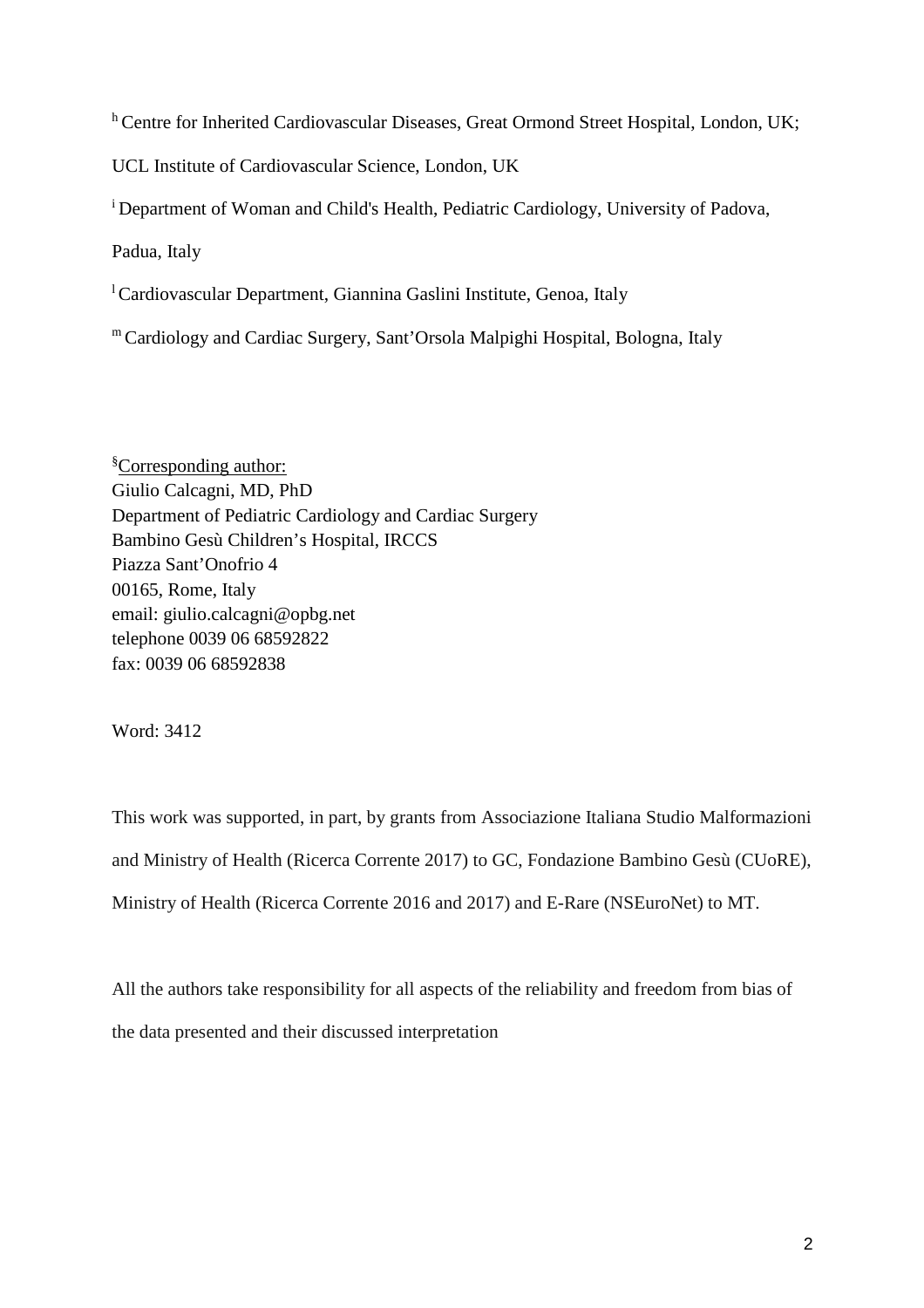# KEY WORDS:

Noonan Syndrome, RASopathies, congenital heart defect; children; hypertrophic

cardiomyopathy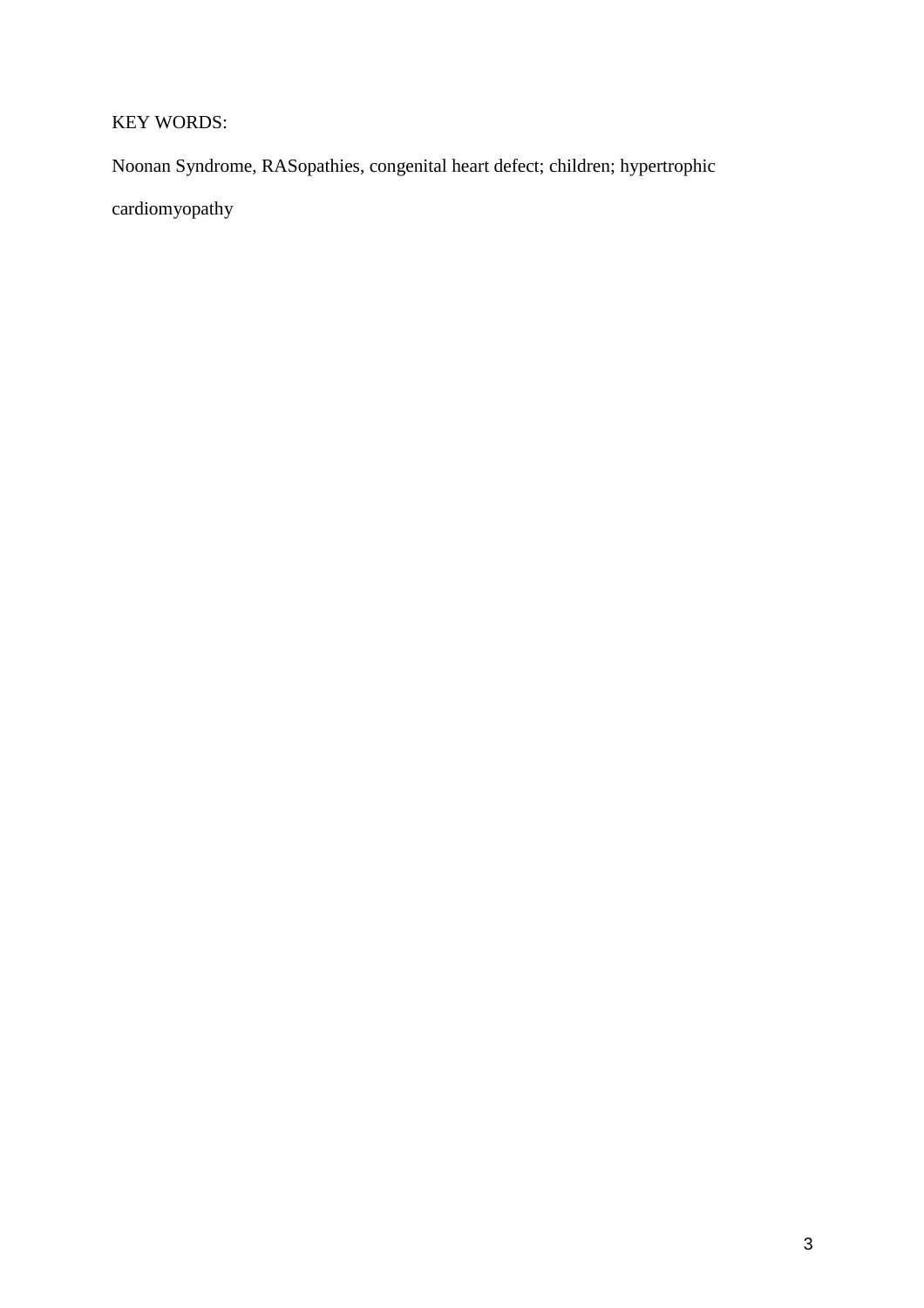#### **ABSTRACT**

**BACKGROUND:** Rasopathies are developmental disease caused by mutations in genes encoding for signal transducers of the RAS-MAPK cascade. The aim of the present study was to provide a comprehensive description of morbidity and mortality in patients with molecularly confirmed Rasopathy.

*METHODS:* A multicentric, observational, retrospective study was conducted in seven European cardiac centres participating to the CArdiac Rasopathy NETwork (CARNET). Clinical records of 371 patients with confirmed molecular diagnosis of RASopathy were reviewed. Mortality was described as crude mortality, cumulative survival and restricted estimated mean survival. Multivariable regression analysis was used to assess the impact of mutated genes on number of interventions and overall prognosis.

*RESULTS:* Cardiac defects occurred in 80.3% of cases, almost half of them underwent at least one intervention. Overall, crude mortality was 0.29/100 patients-year. Cumulative survival was 98.8%, 98.2%, 97.7%, 94.3%, at 1, 5, 10, and 20 years, respectively. Restricted estimated mean survival at 20 years follow-up was 19.6 years. Ten patients died (2.7% of the entire cohort; 3.4% of patients with cardiac defect). Patients with hypertrophic cardiomyopathy (HCM) and age  $< 2$  years or young adults, as well as subjects with biventricular obstruction and *PTPN11* mutations had a higher risk of cardiac death.

*CONCLUSIONS:* The risk of intervention was higher in individuals with Noonan syndrome and pulmonary stenosis carrying *PTPN11* mutations. Overall, mortality was relatively low, even though the specific association between HCM, biventricular outflow tract obstructions and *PTPN11* mutations appeared to be associated with early mortality, including immediate post-operative events and sudden death.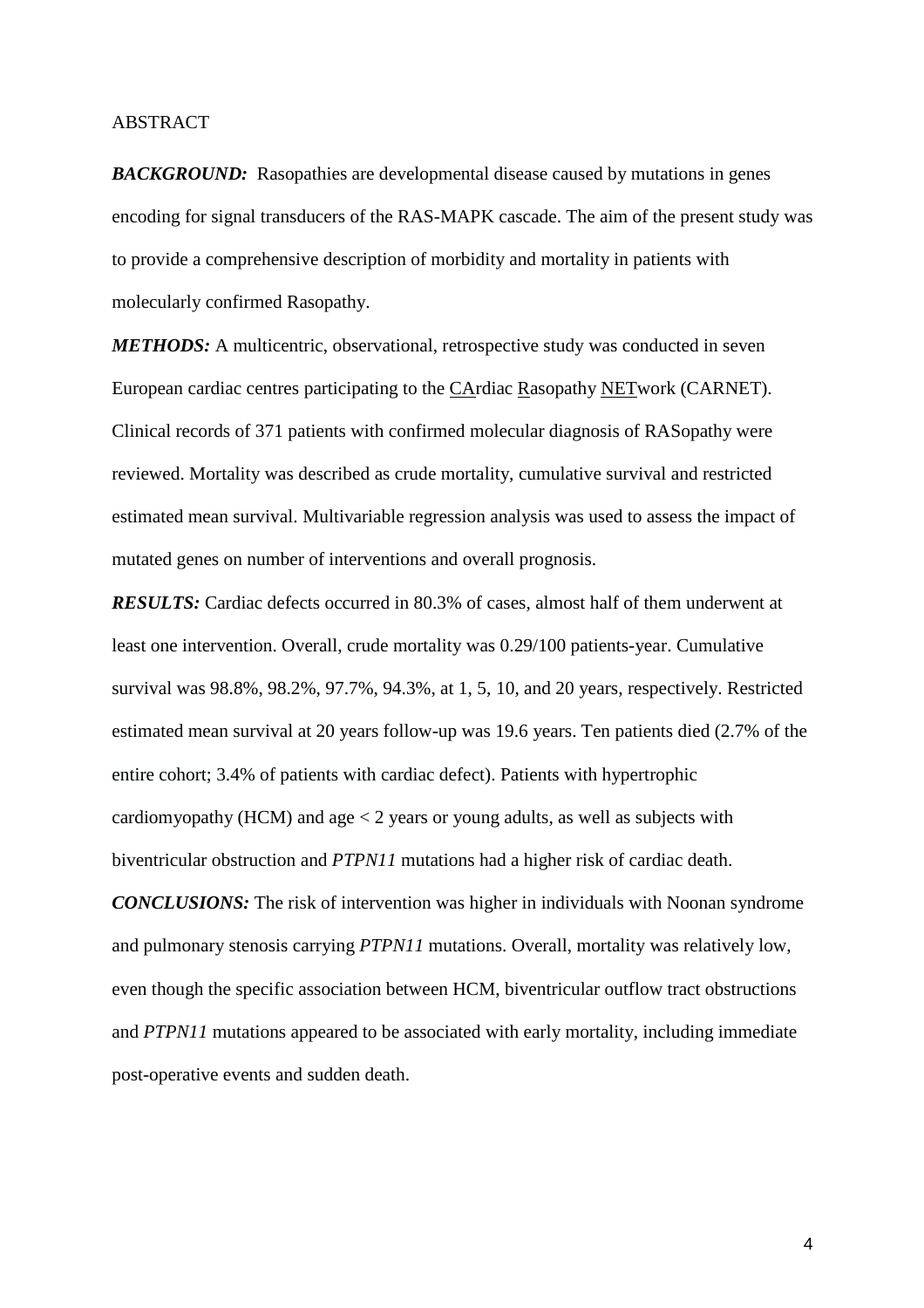#### 1. INTRODUCTION

RASopathies are a group of disorders, caused by mutations in genes encoding for signal transducers of the RAS-MAPK cascade, affecting 1 in 1000-2500 children [1-4]. Among these disorders, Noonan syndrome (NS), NS with multiple lentigines (NSML, also known with the acronym LEOPARD syndrome), Costello syndrome (CS), and cardiofaciocutaneus syndrome (CFCS) share a similar systemic phenotype, with a wide spectrum of congenital heart disease (CHD) and hypertrophic cardiomyopathy (HCM) as major associated features [5-10]. Genotype-phenotype correlations have been established, including pulmonary stenosis (PS) and *PTPN11* mutations, HCM and *RAF1*, *HRAS* and a subset of *PTPN11* mutations, and mitral valve defects (MVD) and *SHOC2* c.4A>G change [11-15].

To date, limited information is available on genotype, phenotype and clinical/surgical outcomes in these patients. The aim of this study was to extend the present knowledge on patients with RASopathies, providing data on molecular diagnosis and heart involvement, with a comprehensive assessment of morbidity and mortality, focusing on the impact of the genotype on the clinical outcome.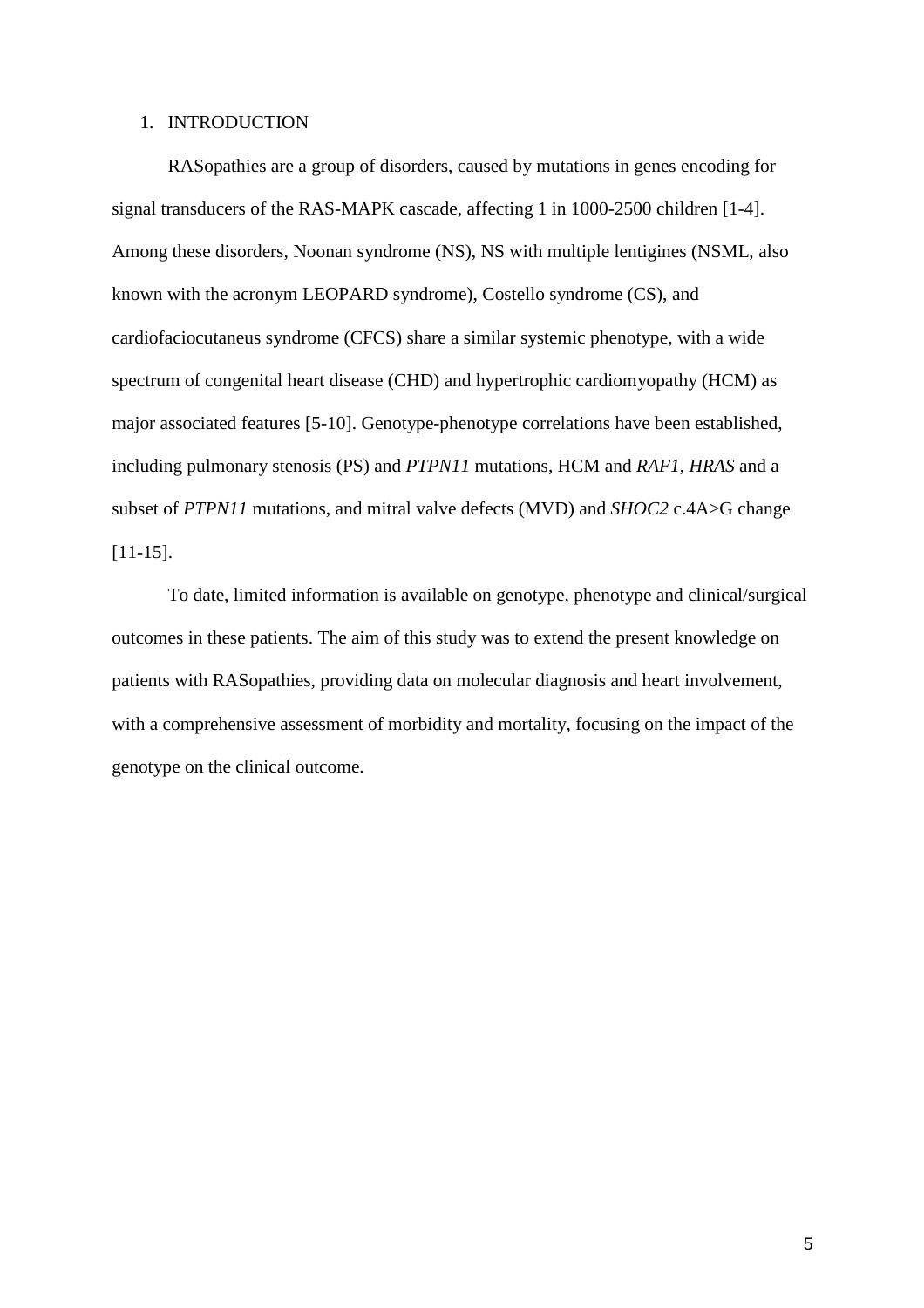#### 2. METHODS

#### *2.1 Study design and population*

This is a multi-centric, retrospective, observational study conducted in seven cardiac centres (Italy and UK) with expertise in RASopathies and participating in the CArdiac Rasopathy NETwork (CARNET). We retrospectively analysed clinical records of all patients with molecularly confirmed diagnosis of NS, NSML, CS or CFCS, followed up until July, 2014. Molecular diagnosis was performed through a combination of Sanger sequencing and targeted resequencing directed to scan the entire coding sequence of *CBL*, *PTPN11*, *SOS1*, *KRAS*, *HRAS*, *NRAS*, *SHOC2*, *RAF1*, *BRAF*, *MAP2K1* and *MAP2K2* genes, which had been recognized as RASopathy disease genes at the time of this study [1].

The following data were collected: date of birth and sex; clinical diagnosis and mutation; clinical phenotype; type of heart defect, including PS, atrioventricular canal defects (AVC), HCM, and other less common defects, such as atrial septal defects (ASD) and mitral and aortic valve diseases (MVD and AVD, respectively); timing and details of all cardiac procedures; date and cause of death, when appropriate. Data were centralized in a unique database. The study protocol was approved by the Bambino Gesù Children's Hospital's Ethical Committee (Protocol Number 605.13) and by the Ethical Committees of all the other participating centres.

#### 3. STATISTICAL ANALYSIS

Data were presented as median and range, mean  $\pm$  standard deviation (SD), or percentages and CI, as appropriate. Mortality was described as crude mortality.

Cardiac defects taken into account in the analyses were HCM, PS, and AVC; the other cardiac defects were grouped in the category "other heart defects" (OHD) and investigated only descriptively.

6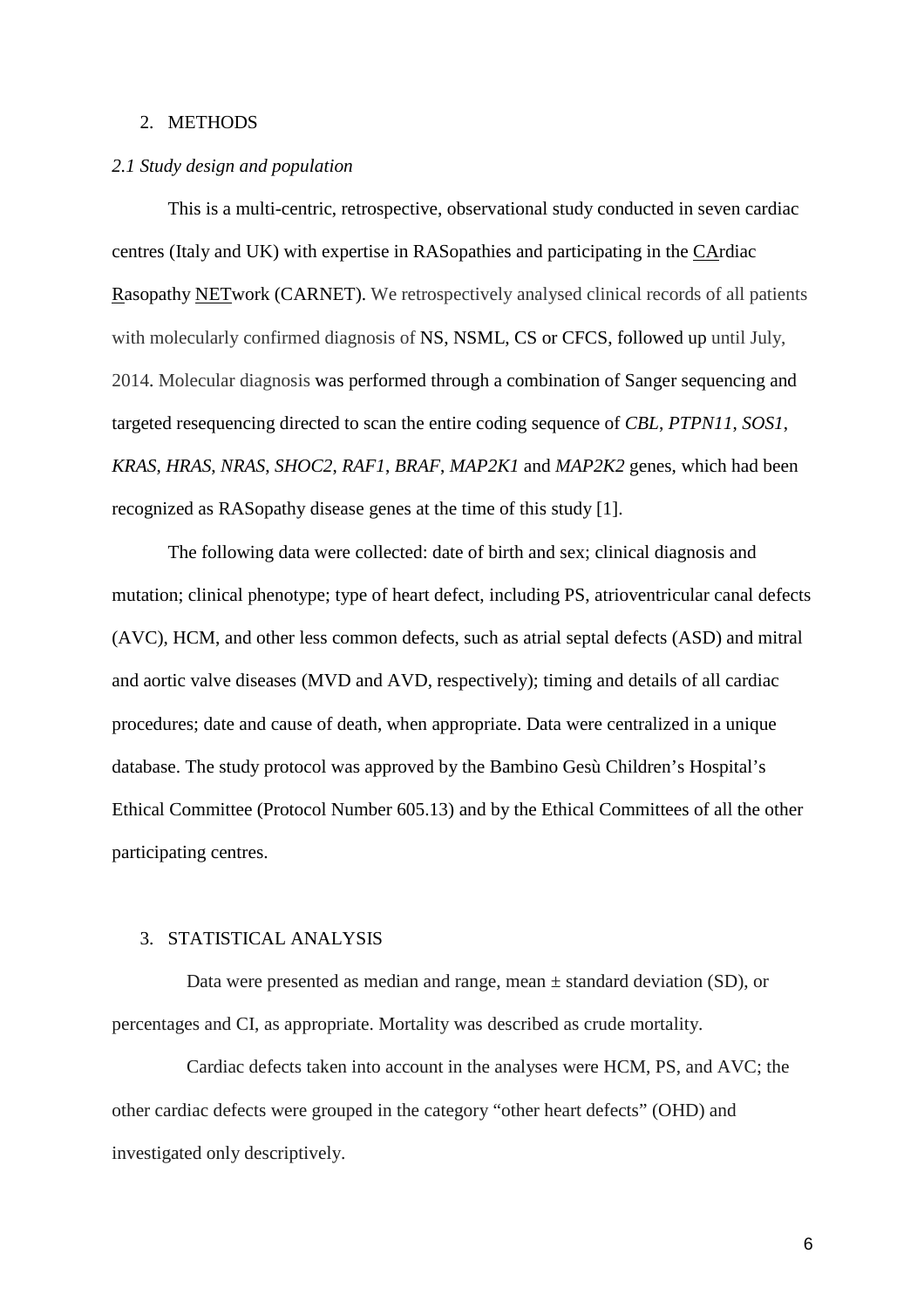Similarly, in the descriptive analysis, rarer mutations with low recurrence in the cohort (i.e. *CBL*, *HRAS*, *KRAS*, *MAP2K1*, *MAP2K2*, *NRAS*, and *SHOC2*) were reported as "other genes" (OG), but were considered as single genes in the regression analyses.

Logistic regression models where used to study how categorical variables (syndrome, presence of any cardiac defect and presence of a specific cardiac defect) were associated with each gene mutation; these analyses were adjusted for sex of the patients.

Through Poisson regression, we studied:

- the association between mutated genes and number of procedures received by each patient with a cardiac defect (interpreted as a count variable), adjusting for sex, presence of PS, HCM, AVC or OHD, and natural logarithm of years of follow-up

- the association of each syndrome with number of interventions, adjusting for sex, type of heart defect and natural logarithm of years of follow-up;

- the association between presence of PS, HCM, AVC and OHD, and the number of interventions, correcting for sex, gene, and natural logarithm of years of follow-up.

Kaplan-Meier (KM) curves were used to describe the incidental risk of intervention and mortality, stratified by time, for each mutated gene, syndrome and heart defect; 95% confidence intervals (95% CI) are shown for the cumulative survival KM plots.

In the population of subjects with heart defects, Cox proportional hazards models were used to assess the effect of having a mutated gene, a syndrome or a specific heart defect on the risk of intervention, respectively adjusting for sex and heart defect, sex and heart defect, sex and gene.

The effect sizes of the regression models are reported as adjusted incidence rate ratios (aIRR) for Poisson regressions, and as adjusted hazard ratios (aHR) for Cox regressions.

Poisson regression estimates were regularized using a Bayesian approach (*Data In* 

7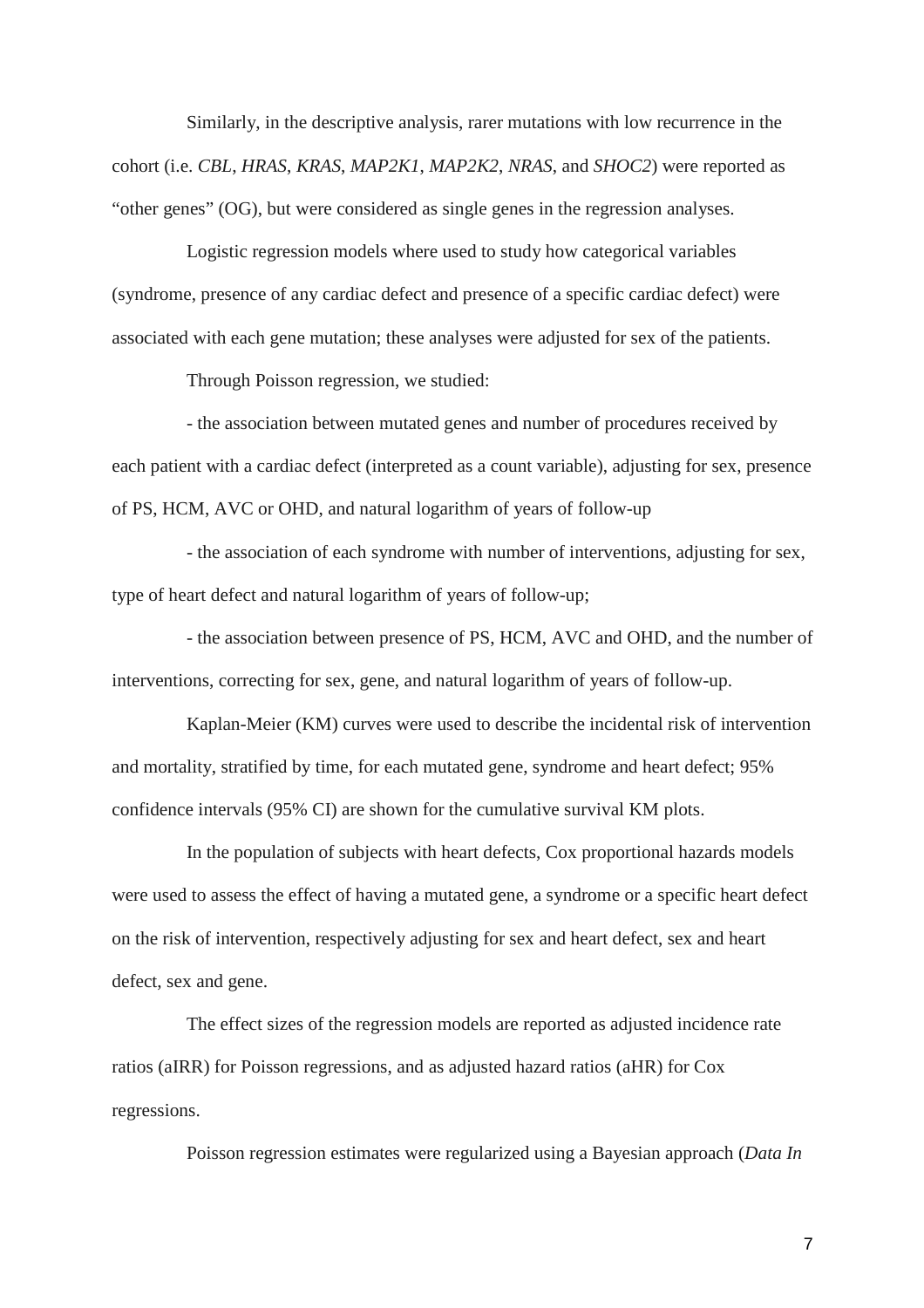*Brief*, table and statistical analysis). Bootstrap analysis was used to generate bias-corrected accelerated bootstrap confidence intervals (BCA CI 95%) and standardized effect sizes (sES) for all regression coefficients.

KM models were also used to describe mortality as cumulative survival at 1, 5, 10 and 20 years, as restricted estimated mean survival (on a 20-year follow up) and as function of mutated gene, clinical syndrome and specific cardiac defect.

KM plots are used to visualize KM models; forest plots reporting effect sizes and BCA CI 95% are presented for each regression analysis. In the plots, only the main genes (*BRAF, PTPN11, RAF1* and *SOS1*) were considered.

The software R ver. 3.2.0 was used for analysis and plotting. See *Data In Brief,* for a more complete description of every analyses and of the statistical techniques used.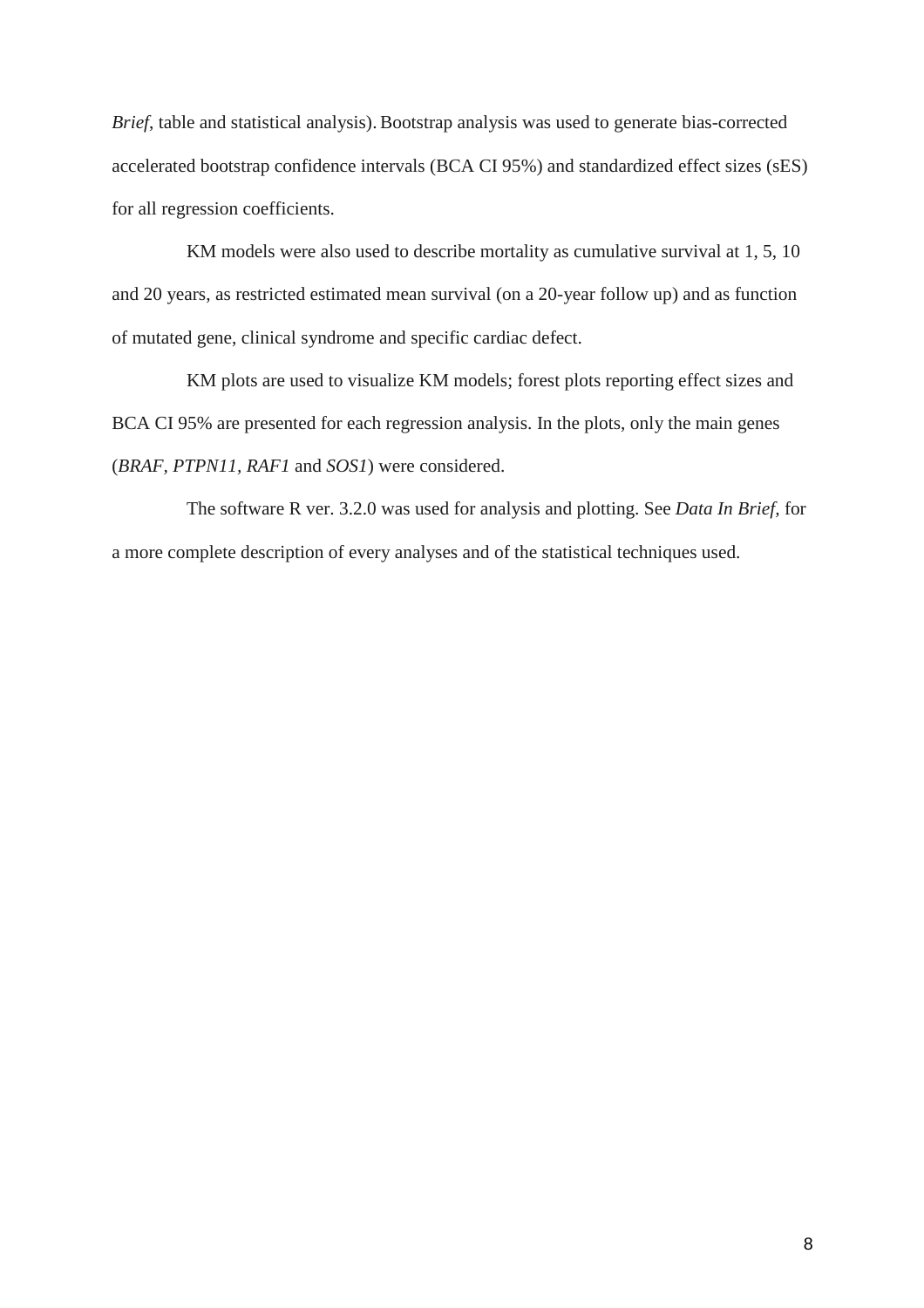#### 4. RESULTS

#### *4.1 Study population and heart defects*

We enrolled 371 individuals with a RASopathy, including 297 (80.1%) with a clinical diagnosis of NS, 45 (12.1%) with NSML, 22 (5.9%) with CFCS, and 7 (1.9%) with CS. One hundred sixty-five patients (44.5%) were females. Median age at last follow-up was 8.75 years (range 11 days-47.6 years). The date of birth was missing for 2 patients and the date of the last follow-up was missing for 33 subjects. Table 1 reports demographic, clinical and molecular characteristics of included patients. *Data in Brief, Table 1* shows the distribution of the affected genes by syndrome. Of note, one patient, carrying a missense mutation in *HRAS* mutation (p.Gly13Asp) rarely occurring in CS, was diagnosed as affected by NS based on his clinical features, in line with a recent report [16]. This patient was not affected by heart disease.

Two hundred ninety-eight patients (80.3%) had a cardiac involvement, either with a single anomaly or multiple defect(s). More than a half subjects had PS (59%), mostly isolated (81% of all patients with PS). Eighty-one (27%) had HCM; among these, 32% also had MVD and/or AVD. Other defects frequently reported included ASD (11%), AVD (10%), VSD (4.7%), AVC (4.4%). Tetralogy of Fallot, aortic coarctation, coronary anomalies and patent duct arteriosus were reported in 3% of the patients (Table 1).

#### *4.2 Morbidity*

Among all patients with CHD, 141 (47.3%) underwent at least one surgical procedure or catheter intervention. Fifty-eight patients (41.1% of patients who underwent the first procedure) needed a second intervention, the majority (approx. 60%) being patients affected by PS, who underwent a second procedure after a first, unsuccessful treatment (85% of cases, mainly after primary percutaneous balloon pulmonary valvuloplasty (PBPV)). In 7 patients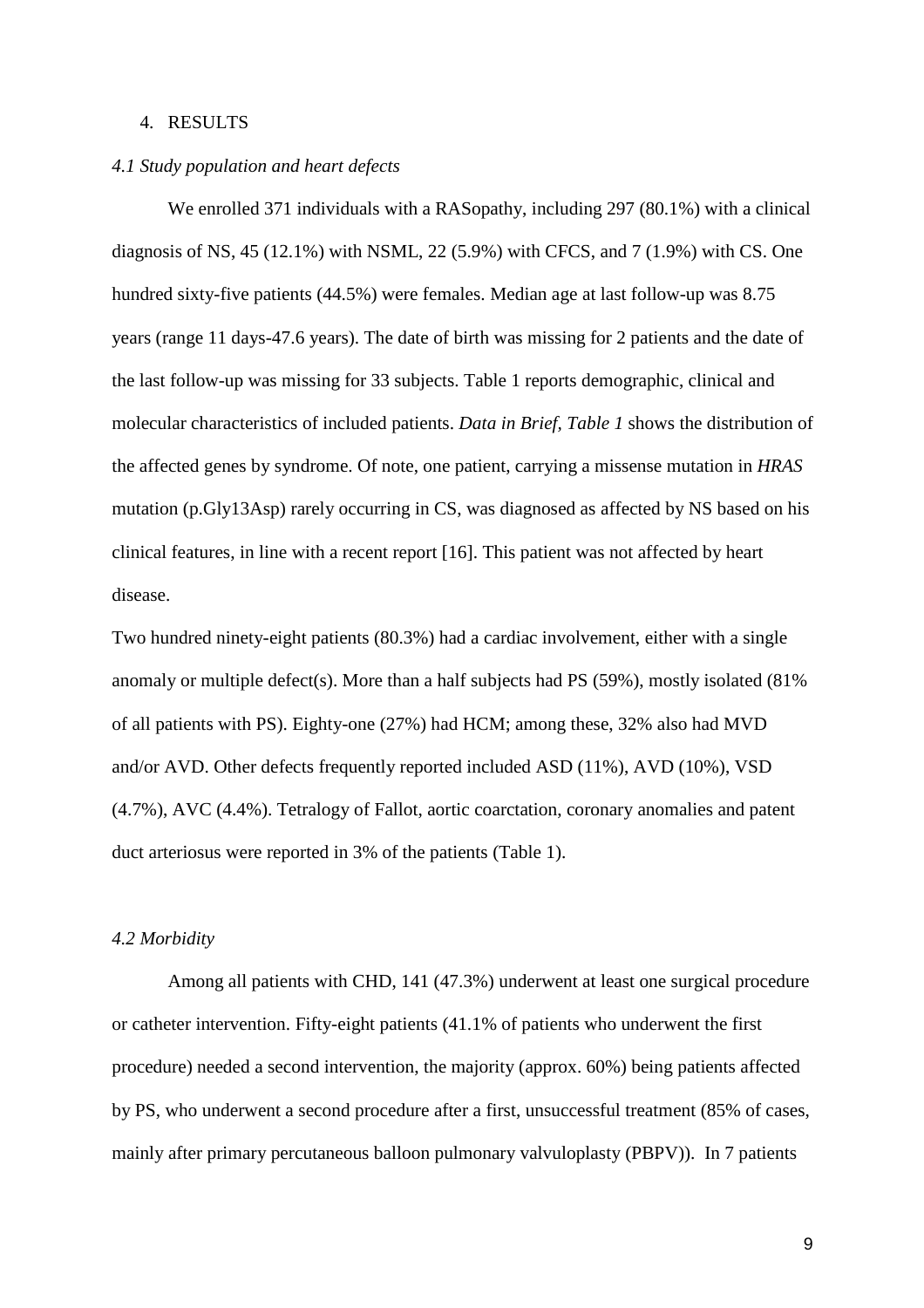(12%), a significant pleural or pericardial effusion was the reason for an early reintervention (*Data in brief, Figure 1*).

#### *Genes*

We analysed the association between each mutated gene and number of interventions (adjusting for sex, cardiac defect and length of follow up), including both interventional and surgical procedures (*Data in Brief, Table A and Figure 2A*). Individuals heterozygous for *BRAF* mutations had a significantly lower number of interventions compared to patients with mutations of other genes. (aIRR: 0.448, BCa 95% CI: [0.158, 0.859])

According to the KM curves (Figure 1A), *PTPN11* mutations increased the risk of early intervention, the curves showing the strongest difference around 15 years of age. This difference was no longer observed at 20 years of age. Patients with *BRAF* mutations underwent interventions later, compared to those with heterozygous mutations of other genes. *RAF1* and *SOS1* did not show a clear difference in terms of risk of intervention. However, the Cox analysis did not show a significant effect on hazard of intervention for any of the disease genes, if the effect of the cardiac defect was taken into account (*Data In Brief*, *Table B and Figure 2B*).

#### *Syndromes*

Poisson regression (adjusting for sex, type of cardiac defect and length of follow up), showed that subjects with CFCS had a significantly lower number of interventions (aIRR 0.264, BCa95% CI: [0.0767, 0.909]), while NS was associated with a significantly higher number of interventions compared to other syndromes (aIRR 1.88, BCa95% CI: [1.19, 3.17]) (*Data In Brief, Table C and Figure 2C*).

Kaplan-Meier curves showed that NS was associated with a persistently higher risk of intervention (Figure 1B); CFCS patients had a lower risk of intervention, although the population was very small. Of note, NSML seemed to be positively associated with an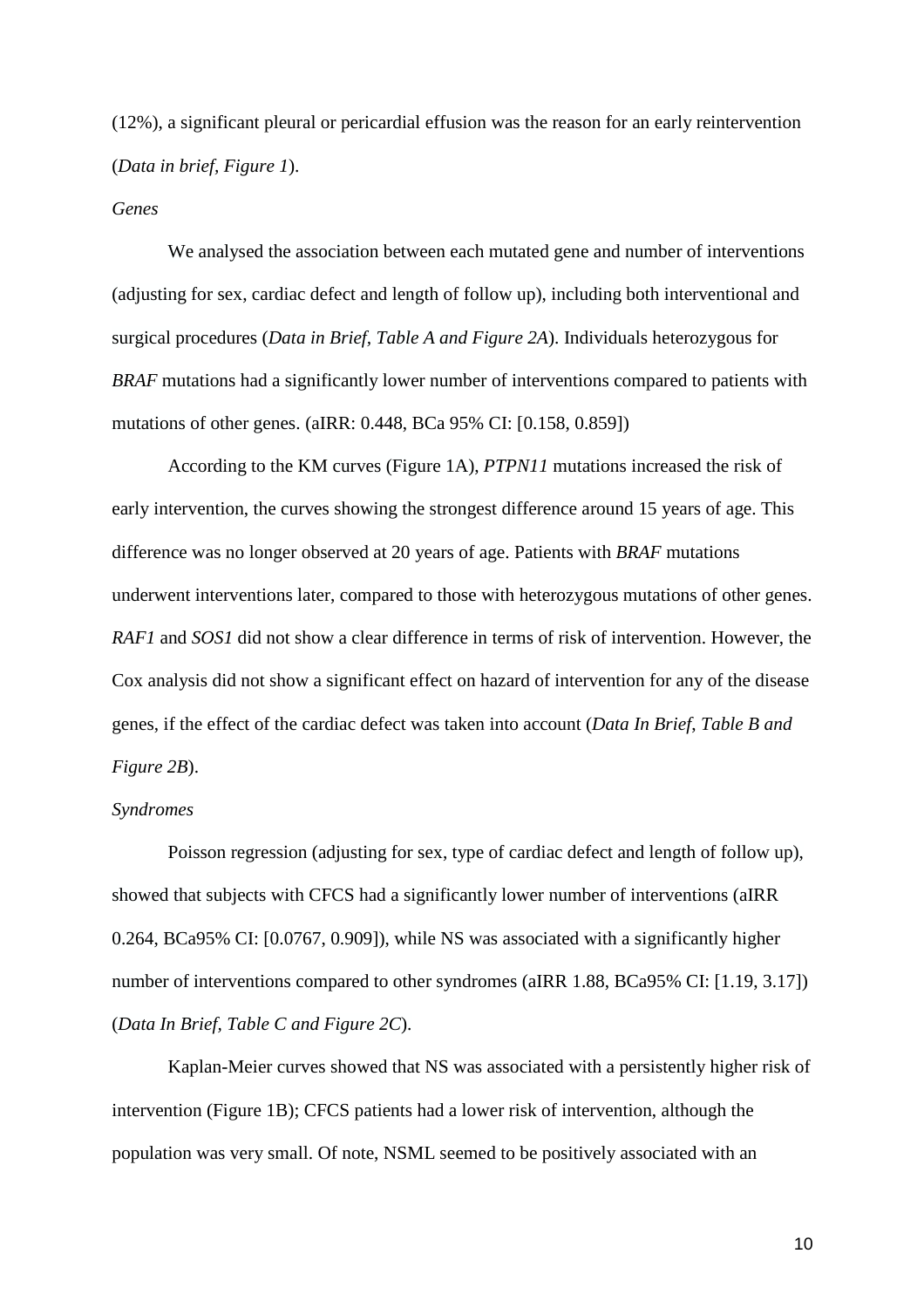overall reduced cumulative risk of intervention, although this effect tended to decrease towards adulthood. CS population was too small to draw conclusions.

Cox analysis confirmed that NS was associated with a higher cumulative risk of interventions, independently from the type heart defect (aHR 2.13, BCa95% CI: [1.12, 3.75]) (*Data In Brief*, *Table D and Figure 2D*).

#### *Heart defects*

Subjects with PS (aIRR 2.55, BCa95% CI: [1.59, 3.9]) and AVC (aIRR 3.86, BCa95% CI:[2.37, 6.08]) had a significantly higher number of interventions (when adjusting for sex, mutated gene, cardiac defect and length of follow up, *Data In Brief, Table E and Figure 2E*). Kaplan-Meier curves showed that PS and AVC had a consistently higher risk of earlier intervention (Figures 1C and 1D) and HCM had a reduced risk of intervention compared to patients affected by other defects. In patients with HCM, the lower risk of intervention disappeared at around 15-20 year of age (Figure 1E). Cox analysis (*Data in Brief, Table F and Figure 2F*) confirmed the risk of an earlier intervention for PS (aHR 2.93, BCa95%CI: [1.47, 5.36]) and AVC (aHR 6.12, BCa95% CI: [2.62, 13.6]).

#### *4.3 Mortality*

Crude mortality was 0.29/100 patients-year. Cumulative survival was 98.8%, 98.2%, 97.7%, 94.3%, at 1, 5, 10, and 20 years respectively. Restricted estimated mean survival at 20 years of follow-up was 19.6 years (Figure 2A). Kaplan-Meier curves for risk of mortality are reported by gene (Figure 2B), syndrome (Figure 2C) and type of heart defect (Figure 2D, 2E, 2F).

Ten patients died (2.7% of the entire cohort; 3.4% of patients with cardiac defect). Six subjects died during the first 2 years of life. Among them, two patients died from leukaemia. Both were affected by NS and carried *PTPN11* mutations, with ASD and HCM respectively.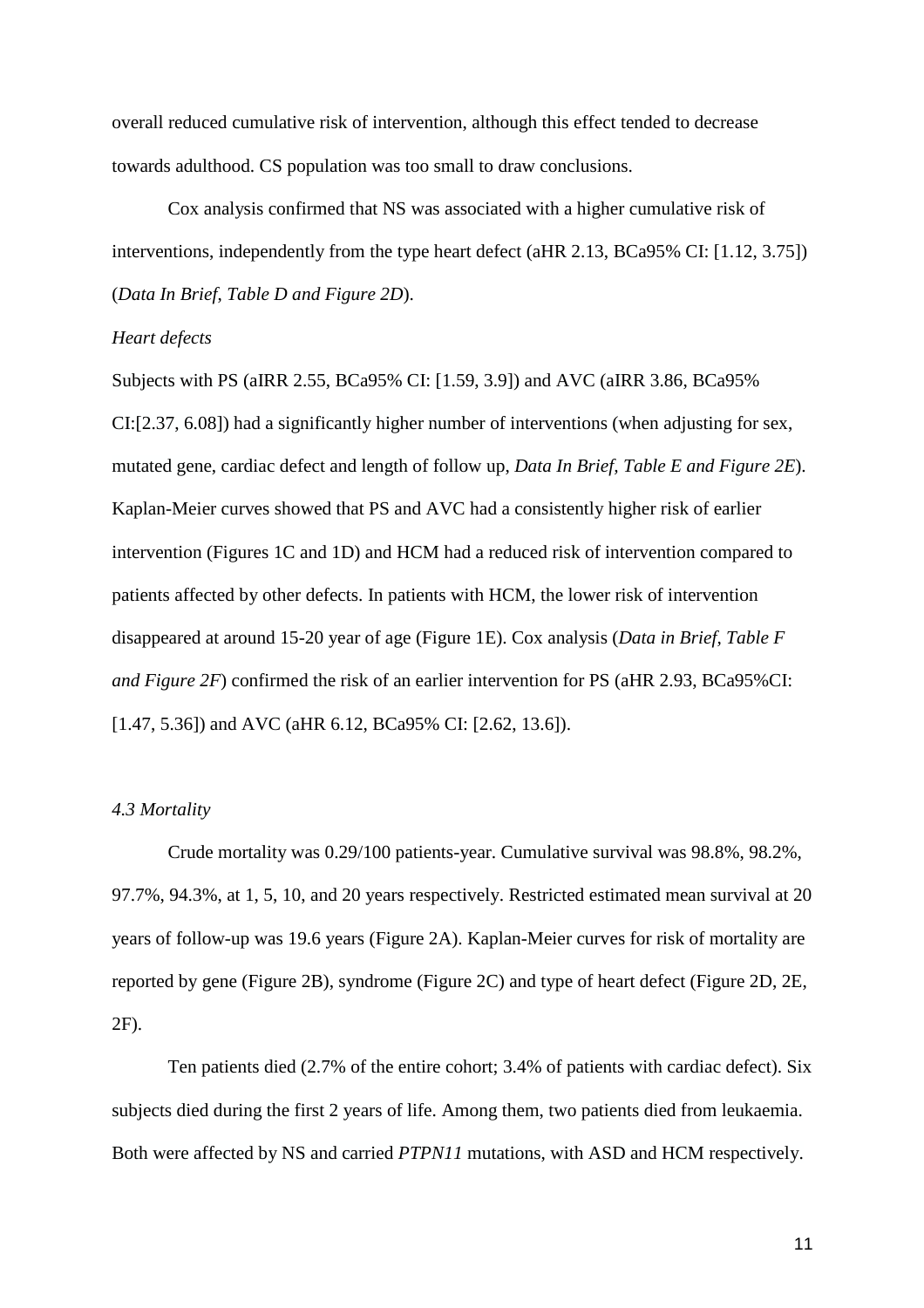For the remaining 8 patients, death occurred due to cardiac causes. Specifically, two patients, both affected by HCM and heterozygous for a *PTPN11* mutation, died before 2 years of age from sudden death, before receiving any surgical treatment. Of these, one was affected with NS and had a severe subaortic obstruction associated with the HCM, while the other patient was affected with NSML and had a biventricular obstruction due to concomitant muscular subaortic and severe pulmonary valve stenosis. The remaining six patients underwent at least one procedure. Of these, two patients died for late complications during the post-operative follow up. Both these patients were affected by HCM and had a *PTPN11* mutation. One subject (NS) died from rejection eight months after heart transplantation. The other patient (NSML), with a biventricular outflow tract obstruction, underwent multiple surgical treatment for a pulmonary stenosis, and died from sudden death more than 5 years after surgery. The remaining 4 patients died from immediate post-operative complications within 30 days from the intervention. One patient (NS, *PTPN11*), affected with partial AVC and aortic valve stenosis, died from a cardiac tamponade after a second intervention in which he received aortic root replacement with coronary reimplantation. He had previously undergone aortic valvulotomy and AVC correction as first intervention. One patient who was born preterm (34 weeks of gestational age; NS, *PTPN11* mutation) and had with severe pulmonary stenosis and severe aortic stenosis, died from low cardiac output following a surgical pulmonary valvulotomy. He had previously received an unsuccessful balloon pulmonary dilation. Finally, two patients, one with NS-like features (so called Mazzanti syndrome due to the recurrent c.4A>G mutation in *SHOC2*) [15], and one with NSML, associated with a mutated *PTPN11* allele, both affected with HCM and severe left and right outflow tract obstruction, died from low cardiac output following a surgical intervention aimed at reducing biventricular outflow obstructions. MVD, AVD and biventricular obstruction were frequent in the group of patients who died, particularly in the subgroup of patients who died for

12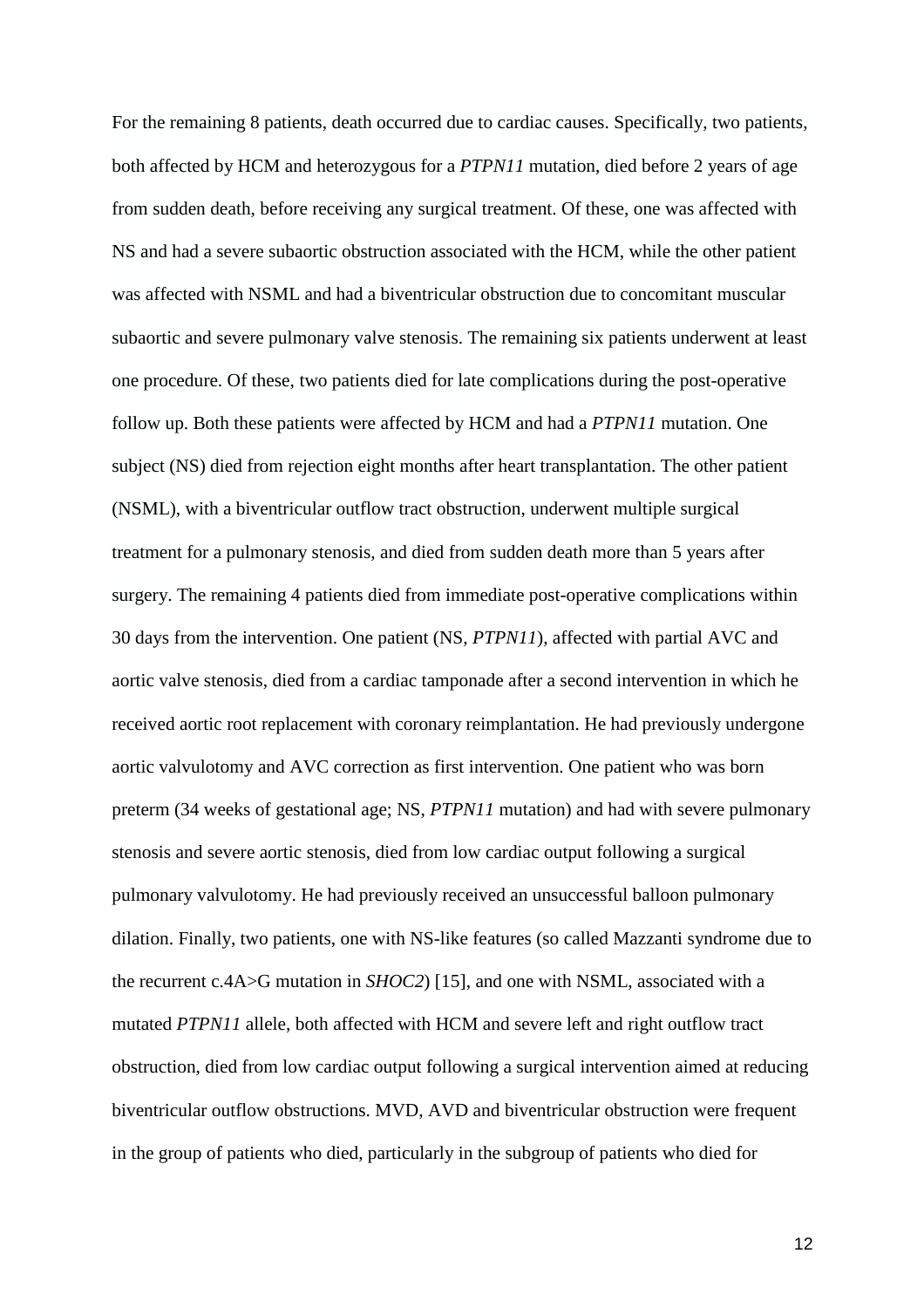immediate post-surgical complications. Table 2 shows molecular and clinical details for each patient who died.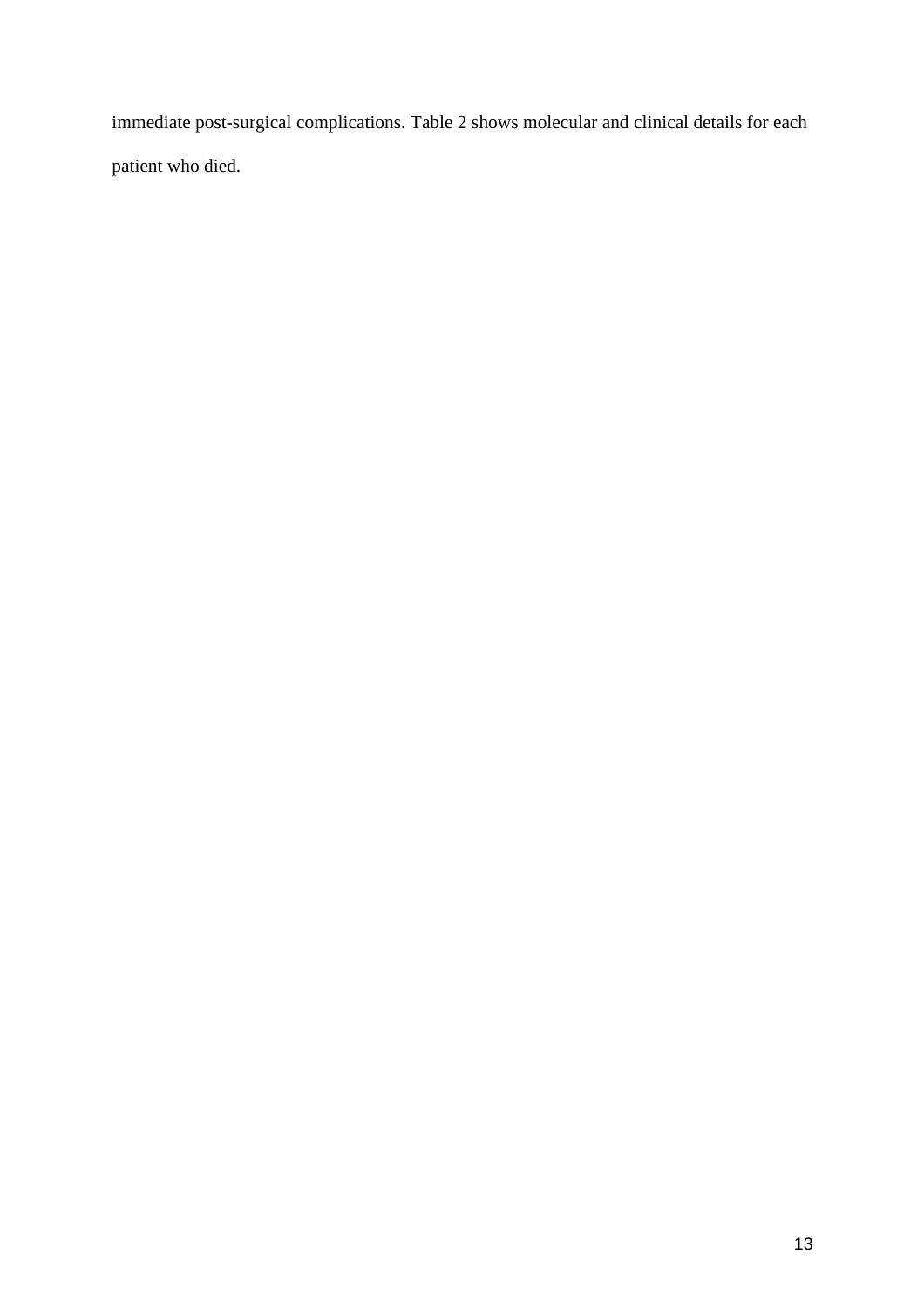#### 5. DISCUSSION

In this study, we retrospectively analysed a large cohort of patients affected by RASopathies with a confirmed molecular diagnosis. Heart involvement, morbidity and mortality were analysed taking into account both the involved disease genes and the clinical diagnosis. Our results show that patients affected by RASopathies have an overall good cumulative survival (94.3% estimated survival at 20 years), along with a higher risk for cardiac events in infants (<2 y.o.) and young adults with *PTPN11* mutations.

#### *5.1 Prevalence and clinical significance of heart defects*

As expected since the relatively higher proportion of subjects with NS, PS was the most common heart defect in our study population, followed by HCM and ASD. These results are consistent with those reported in a recent study by Prendiville [17] (which however included only patients with NS) and by Lin et al., who found a high prevalence of PS and HCM in a population including NS, NSML, CS and CFCS [18]. Consistently with previous reports, MVD and AVD also recurred as associated features in NS and NSML patients [19,20], as isolated defects or as part of the AVC or obstructive HCM spectrum. When associated with AVC or HCM, AVD and MVD represent a marker of phenotypic complexity and severity, deserving a comprehensive diagnostic evaluation and careful consideration for a tailored surgical approach [18-22].

#### *5.2 Morbidity*

Among patients affected with a heart disease, almost half underwent a percutaneous and/or surgical intervention. A second intervention was frequent (more than 40% of patients that underwent a first intervention).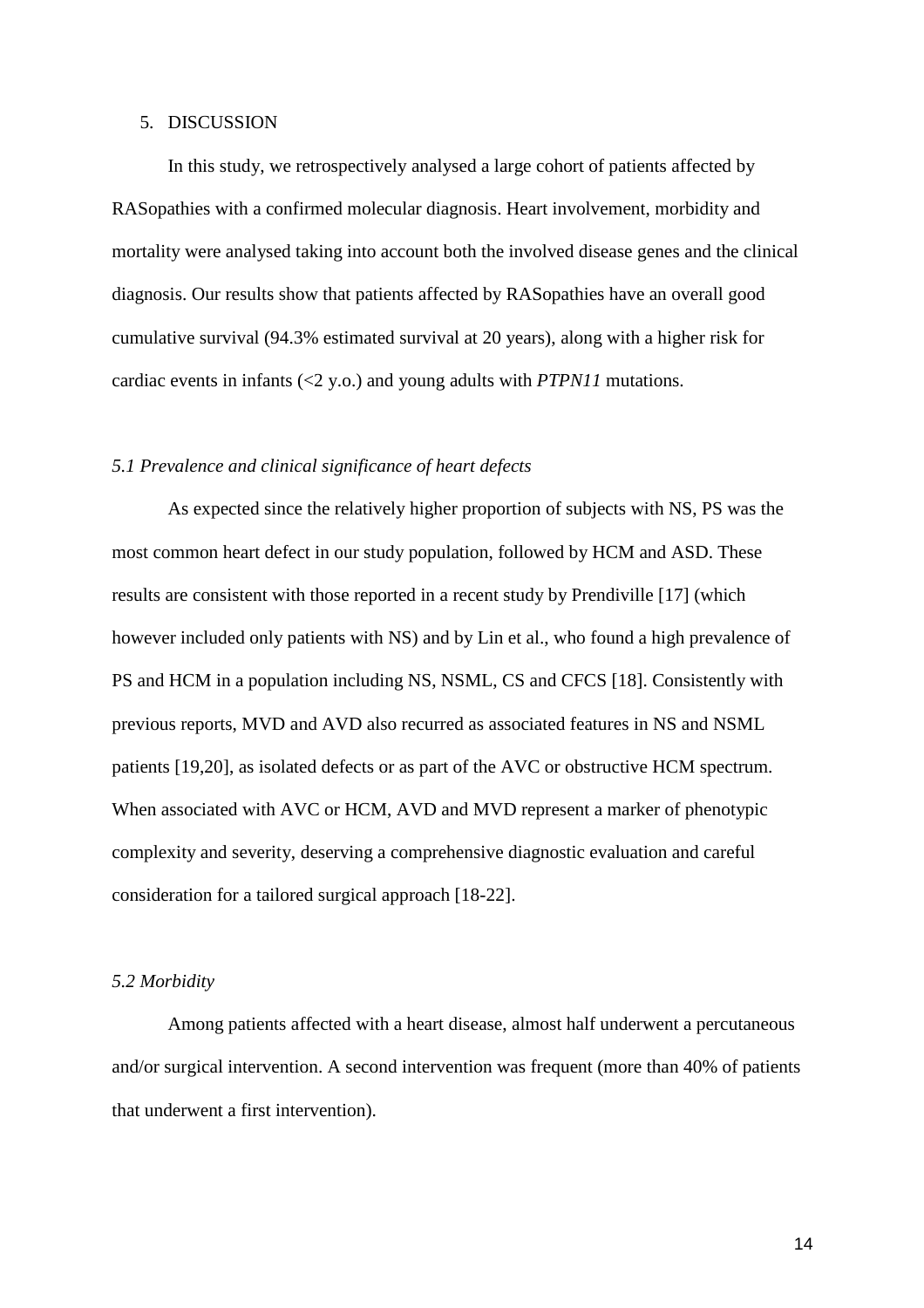As expected, individuals with AVC were those who most frequently required an early intervention, followed by NS patients with PS and *PTPN11* mutations. As shown by the KM curves, patients affected by PS and NS displayed a need for a surgical/percutaneous intervention throughout the entire time of follow-up. In the subgroup of patients who underwent a second procedure, the main cause for reintervention was recurrence of PS (60% of these patient), mainly for an unsuccessful PBPV. These results are in agreement with previous studies who reported an intervention in a half of their NS population, with 65% of patients requiring additional interventions [17]. Similarly, McCrindle et al. reported a significant need for reintervention in patients with PS after PBPV, due to the specific morphology of the pulmonary valve in these patients, characterized by dysplastic pulmonary leaflets [23].

Regarding patients with HCM, our study suggests that the risk of intervention in these patients is lower after the first years and before 15-20 years of age, in line with Prendiville et al. and Poterucha et al. [17,24]. In patients with HCM and NS with a symptomatic left ventricular outflow obstruction requiring an intervention, myectomy has been demonstrated as feasible and a practical alternative to heart transplant [17,24]. We reported MVD as a marker of clinical complexity in HCM patients. Maron et al. recently reported that the length of the mitral valve leaflet is significantly increased in HCM patients compared with age, sex and body size-matched controls without cardiovascular involvement [25]; structural mitral valve abnormalities should be regarded as a primary phenotype of HCM also in patients with NS [19]. These characteristics may help to explain the pathophysiology of the subaortic gradient in patients with obstructive HCM with mild septal hypertrophy and its potential role in surgical and/or morbidity outcome.

Subaortic stenosis due to accessory fibrous connective tissue and/or anomalous insertion of the mitral valve or anomalous left ventricle papillary muscle, should be carefully

15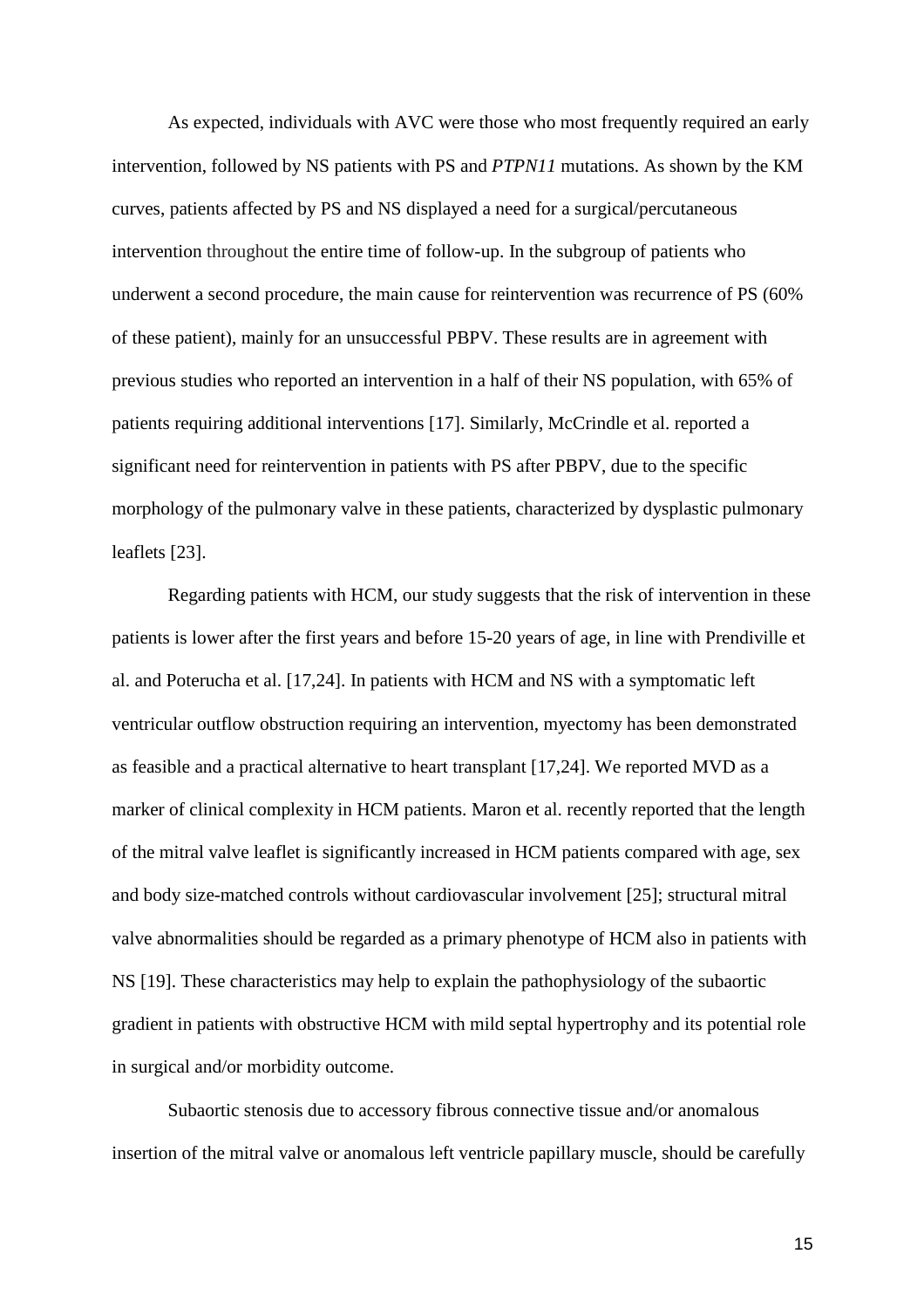taken into account regarding morbidity and mortality, also in patients with AVC, particularly in RASopathies [19-21,26]. We noticed that the surgical approach aimed at relieving left and right ventricular stenosis could be very difficult or unsuccessful in infants and neonates with severe HCM consisting in biventricular outflow tract obstruction.

In our cohort, patients with classic NS phenotype were most likely to receive a higher number of percutaneous or surgical interventions, while CFCS patients received a lower number of interventions, in agreement with the negative association between *BRAF* and the risk of reintervention.

Finally, a significant cause of reintervention (more than 10%) was post-procedural pericardial or pleural effusion. Our results are in agreement with previous findings in patients with RASopathies [17,27]. The higher risk of pericardial or pleural effusion may be due to specific lymphatic anomalies reported in patients affected with these syndromes.

#### *5.3 Mortality*

Mortality is relatively low in patients affected by RASopathies. We observed a mortality of 2.7% in the entire cohort, and of 3.4% among patients with cardiovascular involvement. Overall, our data document that heart defects and associated complications were the most recurrent cause of death in our RASopathy cohort. Of note, 80% of patients died for a specific cardiac cause, *e.g.* post-operative low cardiac output, sudden death or heart transplant rejection. In particular, NSML or NS patients with HCM, due to *PTPN11* gene mutations, were at higher risk of cardiac death. Indeed, out of 7 patients with HCM associated with NS or NSML, 6 died for cardiac causes (of these, 3 died before 2 years of age).

Seven patients in the group of patients who died received at least one intervention. Five of them underwent a further procedure. Immediate post-operative complications were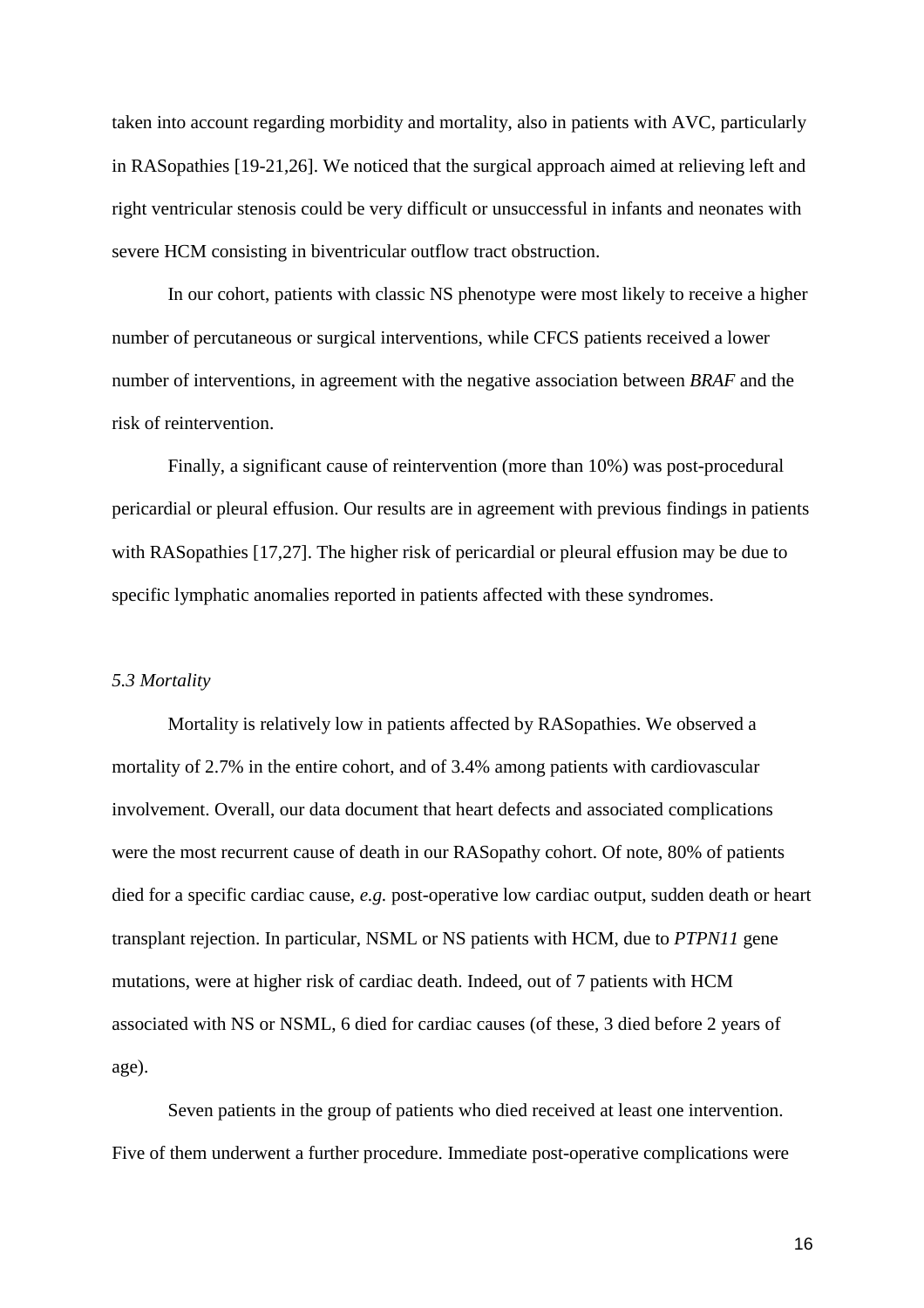cause of death in 4/7 cases. Interestingly, all these patients had an associated MVD/AVD, suggesting the possible role of these additional cardiac malformations in worsening the clinical expression the heart defects [19,21,25,26]. In the subgroup of patient who died for cardiac causes, biventricular outflow tract obstruction was frequent (5/8 patients), in association with HCM or CHD, and can therefore be considered as a surgical risk factor.

When analysing the age distribution of the patients who died, we found that the majority of deaths occurred in the first two years of life, or among young adults  $(>20$  years of age). Prendiville et al. reported a mortality of 15% in patients with NS and HCM [17], while mortality of patients with RASopathies and HCM was 9% in this survey. Data from the Pediatric Cardiomyopathy Registry showed that crude mortality was worse in syndromic HCM (mainly, NS) compared to non-syndromic HCM [28,29]. Specifically, Colan et al. showed that children with syndromic HCM and with an early onset HCM phenotype (<1 year of age) had a poor prognosis, with a 5-year survival of 65.8% [28].Wilkinson et al. showed the importance of heart failure at HCM onset as a risk marker of prognosis, with a one-year survival in 31% of patients [29]. Limongelli et al. suggested that patients with NSML and HCM require a periodic and careful cardiac risk assessment due to the frequent occurrence of life-threatening arrhythmias and sudden death [22].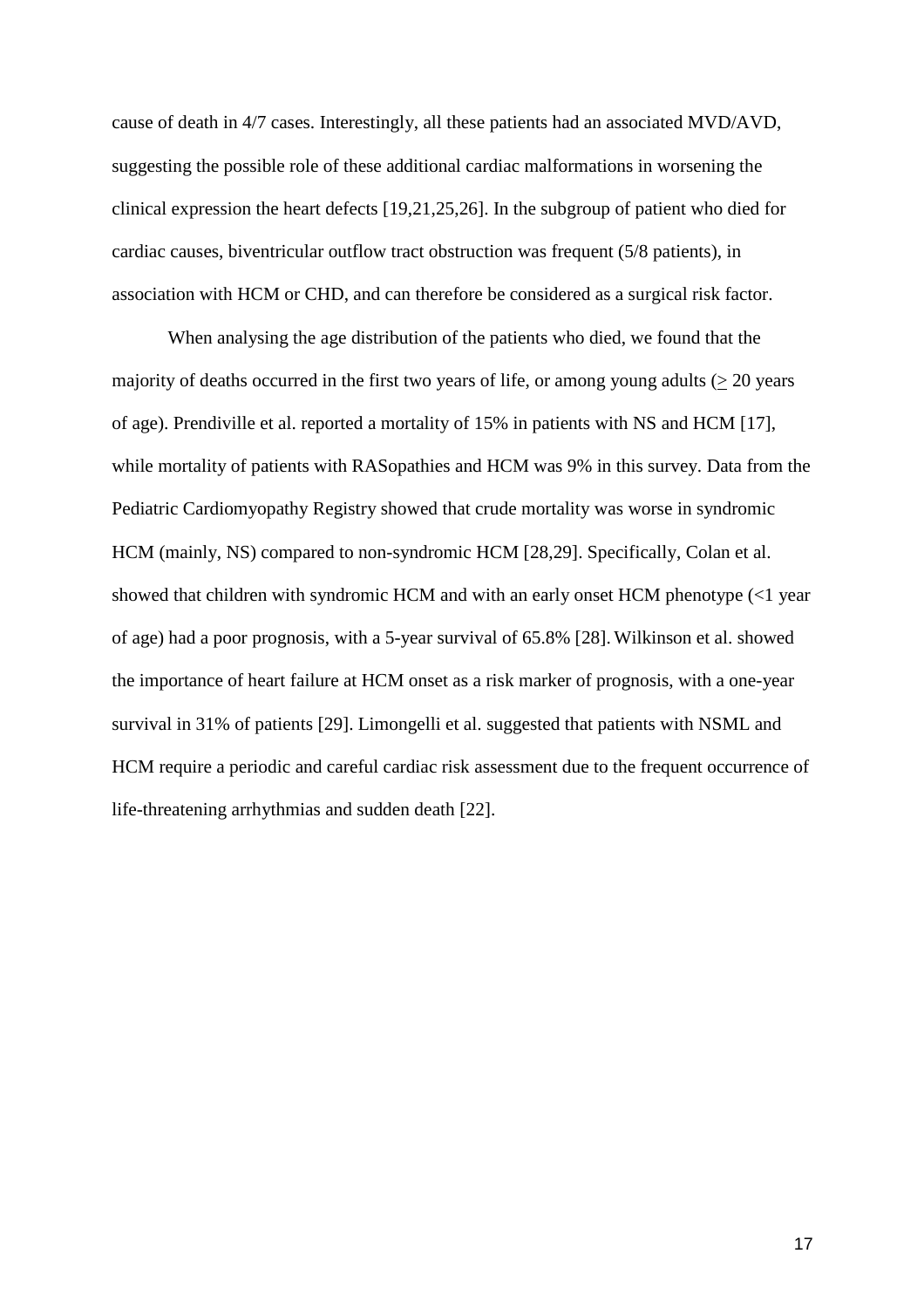#### 6. STUDY LIMITATIONS

The retrospective design of the study represents as *per se* a limitation. Recently discovered genes, e.g. *RIT1, SOS2* and *LZTR1* [30,31], have not been tested in our cohort, therefore excluding from our population RASopathy patients with negative genetic characterization may have biased our results. Another limitation concerns the statistical analysis. Some variables (e.g. patients with *RAF1* gene mutation, CS syndrome, those who received more than two reinterventions, deceased patients), had a very low numerosity, and this could have impaired the precision of the analysis. However, using the bootstrap and a Bayes-based regularization, we increased the sensitivity of the analysis.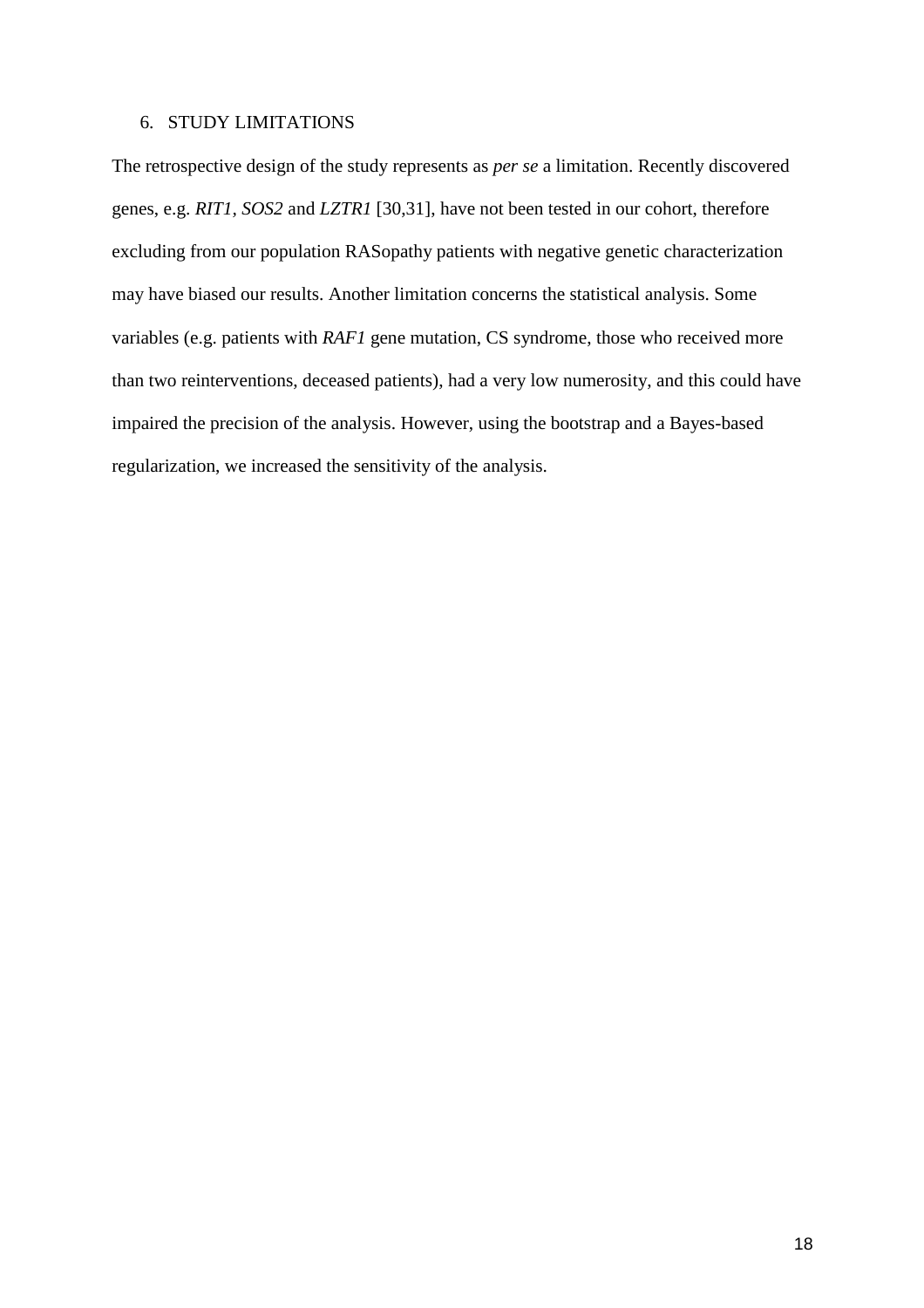#### 7. CONCLUSIONS

This multicentric study, based on a large cohort of patients with molecular confirmed diagnosis of RASopathy, provides specific information on cardiac morbidity and mortality in these patients. Cardiovascular involvement is a common feature of these disorders. Percutaneous or surgical intervention is required in almost half of the individuals affected by RASopathies, particularly in subject with NS and PS while, the number of interventions is considerably lower among those with CS and CFCS. Cardiac mortality is relatively uncommon in these disorders. However, the association between HCM (particularly, if biventricular obstruction coexists), *PTPN11* mutations and NSML, with a peculiar distribution of age (infants and young adults), seems to represent a risk factor for surgical mortality or sudden death.

Defining "red flags" for a more severe cardiac phenotype spectrum will be essential to target specific treatment phenotype/gene/mutation-specific in patient affected with RASopathies.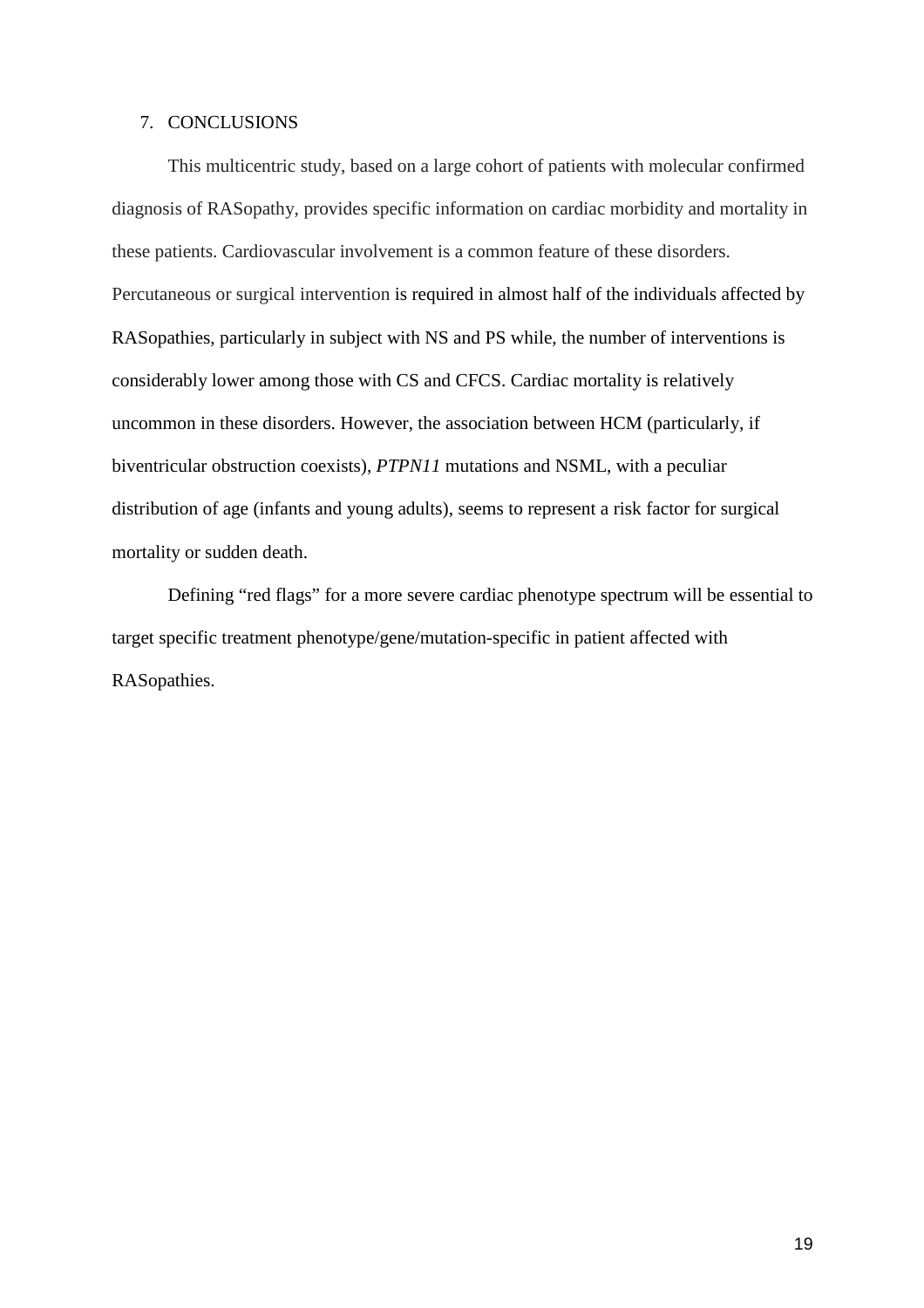## ACKNOWLEDGMENTS

The Authors would like to thank Dr. Elisa Del Vecchio for her collaboration in the editorial revision and Dr Elena Pelliccione (cardiac sonographer) for helping in collecting echocardiographical reports.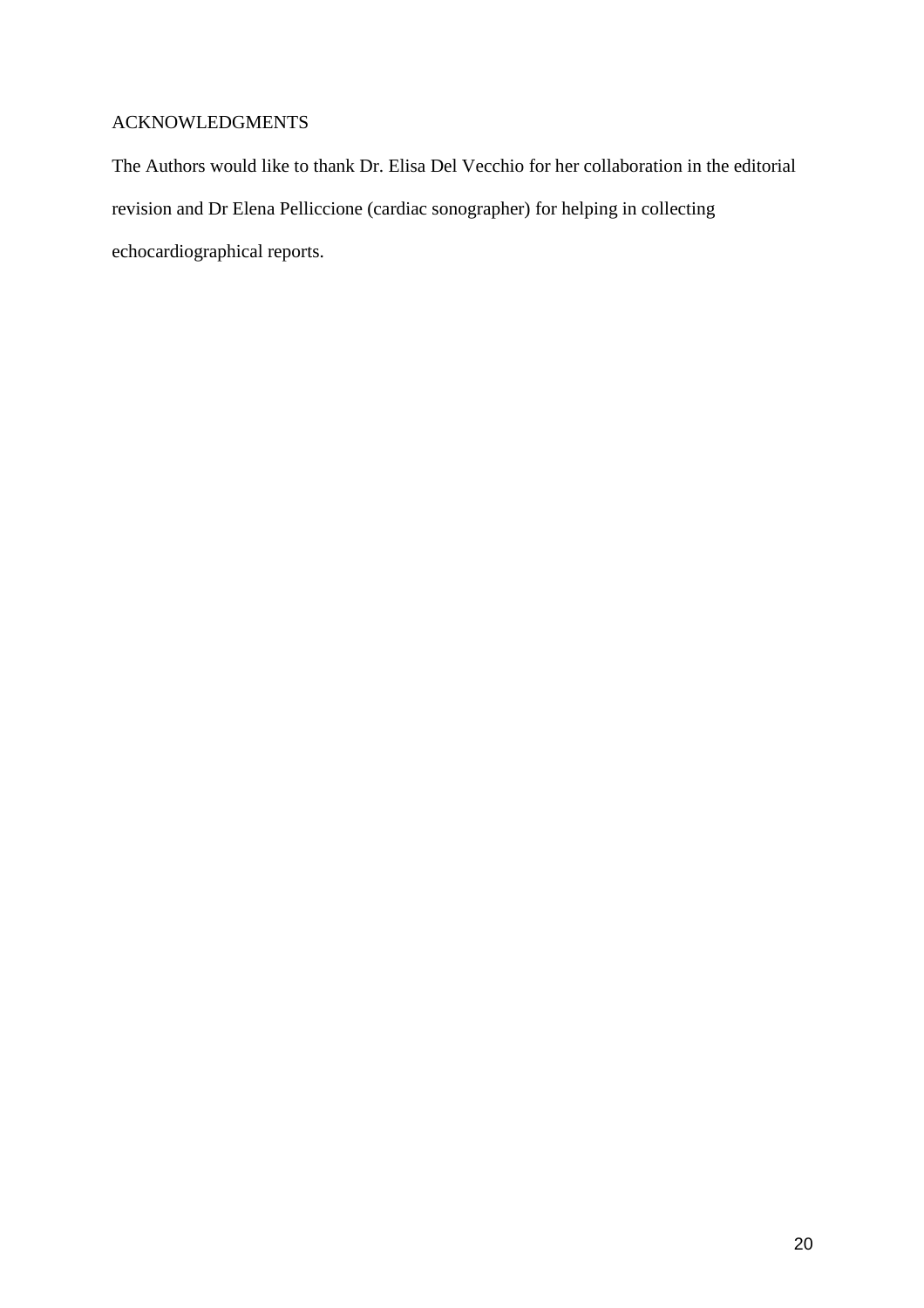### REFERENCES

[1] Tartaglia M, Gelb BD. Disorders of dysregulated signal traffic through the RAS-MAPK pathway: phenotypic spectrum and molecular mechanisms. Ann N Y Acad Sci 2010; 1214:99-121.

[2] Romano AA, Allanson JE, Dahlgren J*, et al.* Noonan syndrome: clinical features, diagnosis, and management guidelines. Pediatrics 2010; 126:746-759.

[3] Rauen KA. The RASopathies. Annu Rev Genomics Hum Genet 2013; 14:355-369.

[4] Aoki Y, Niihori T, Inoue S, Matsubara Y. Recent advances in RASopathies. J Hum Genet 2016; 61:33-39.

[5] Roberts AE, Allanson JE, Tartaglia M, Gelb BD. Noonan syndrome. Lancet 2013; 381:333-342.

[6] Hennekam RC. Costello syndrome: an overview. Am J Med Genet C Semin Med Genet 2003; 117C:42-48.

[7] Pierpont ME, Magoulas PL, Adi S*, et al.* Cardio-facio-cutaneous syndrome: clinical features, diagnosis, and management guidelines. Pediatrics 2014; 134:e1149-62.

[8] Digilio MC, Romana Lepri F, Dentici ML*, et al.* Atrioventricular canal defect in patients with RASopathies. Eur J Hum Genet 2013; 21:200-204.

[9] Digilio MC, Marino B, Picchio F*, et al.* Noonan syndrome and aortic coarctation. Am J Med Genet 1998; 80:160-162.

[10] Marino B, Digilio MC, Toscano A, Giannotti A, Dallapiccola B. Congenital heart diseases in children with Noonan syndrome: An expanded cardiac spectrum with high prevalence of atrioventricular canal. J Pediatr 1999; 135:703-706.

[11] Tartaglia M, Kalidas K, Shaw A*, et al.* PTPN11 mutations in Noonan syndrome: molecular spectrum, genotype-phenotype correlation, and phenotypic heterogeneity. Am J Hum Genet 2002; 70:1555-1563.

[12] Sarkozy A, Conti E, Seripa D*, et al.* Correlation between PTPN11 gene mutations and congenital heart defects in Noonan and LEOPARD syndromes. J Med Genet 2003; 40:704- 708.

[13] Pandit B, Sarkozy A, Pennacchio LA*, et al.* Gain-of-function RAF1 mutations cause Noonan and LEOPARD syndromes with hypertrophic cardiomyopathy. Nat Genet 2007; 39:1007-1012.

[14] Zampino G, Pantaleoni F, Carta C*, et al.* Diversity, parental germline origin, and phenotypic spectrum of de novo HRAS missense changes in Costello syndrome. Hum Mutat 2007; 28:265-272.

[15] Cordeddu V, Di Schiavi E, Pennacchio LA*, et al.* Mutation of SHOC2 promotes aberrant protein N-myristoylation and causes Noonan-like syndrome with loose anagen hair. Nat Genet 2009; 41:1022-1026.

[16] Bertola D, Buscarilli M, Stabley DL*, et al.* Phenotypic spectrum of Costello syndrome individuals harboring the rare HRAS mutation p.Gly13Asp. Am J Med Genet A 2017; 173:1309-1318.

[17] Prendiville TW, Gauvreau K, Tworog-Dube E*, et al.* Cardiovascular disease in Noonan syndrome. Arch Dis Child 2014; 99:629-634.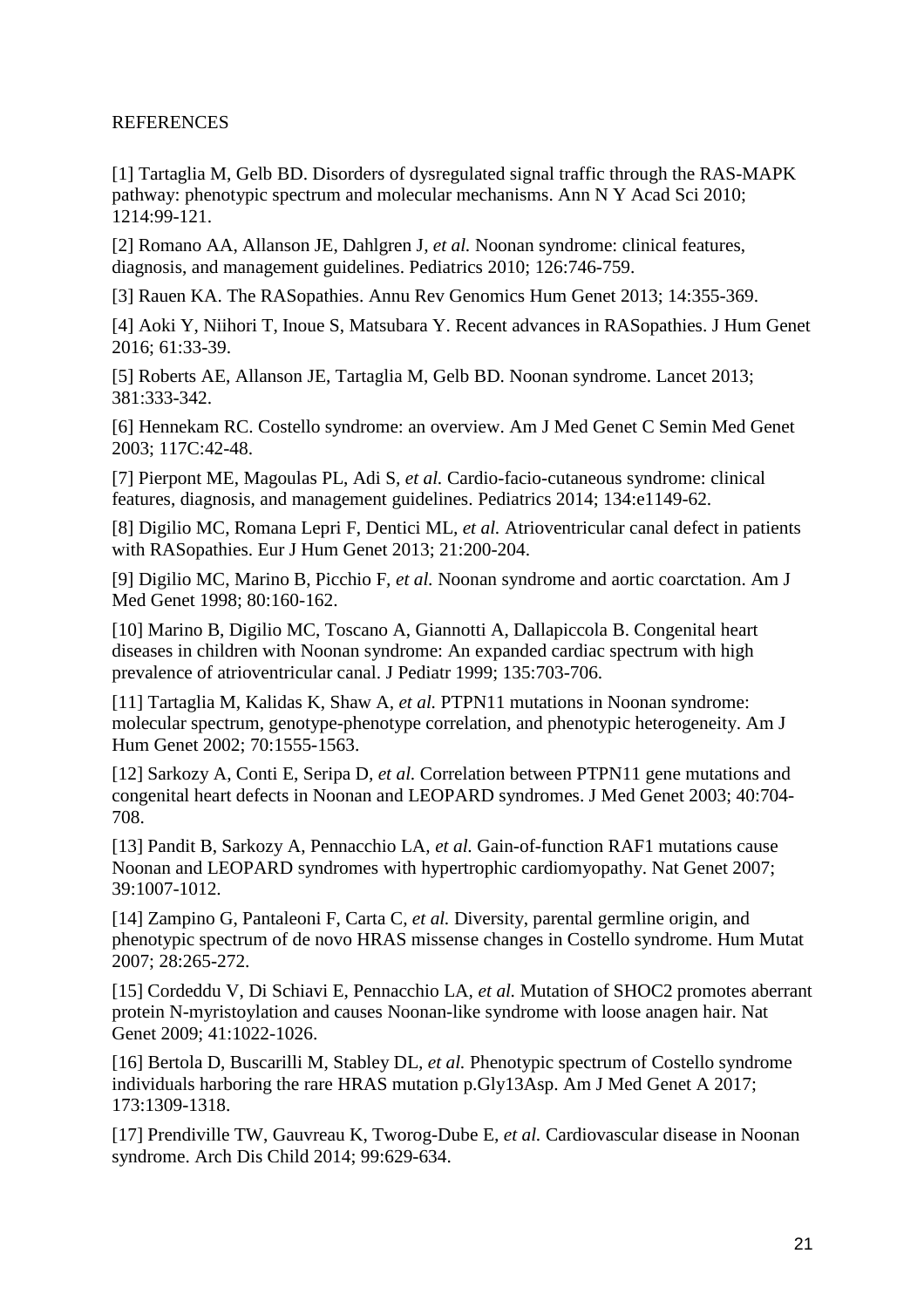[18] Lin AE, Alexander ME, Colan SD*, et al.* Clinical, pathological, and molecular analyses of cardiovascular abnormalities in Costello syndrome: a Ras/MAPK pathway syndrome. Am J Med Genet A 2011; 155A:486-507.

[19] Marino B, Gagliardi MG, Digilio MC*, et al.* Noonan syndrome: structural abnormalities of the mitral valve causing subaortic obstruction. Eur J Pediatr 1995; 154:949-952.

[20] Marino B, Digilio MC, Gagliardi MG, Giannotti A, Dallapiccola B. Partial atrioventricular canal with left-sided obstruction in patients with Noonan syndrome. Pediatr Cardiol 1996; 17:278.

[21] Marino B, Digilio MC, Toscano A, Giannotti A, Dallapiccola B. Congenital heart diseases in children with Noonan syndrome: An expanded cardiac spectrum with high prevalence of atrioventricular canal. J Pediatr 1999; 135:703-706.

[22] Limongelli G, Pacileo G, Marino B*, et al.* Prevalence and clinical significance of cardiovascular abnormalities in patients with the LEOPARD syndrome. Am J Cardiol 2007; 100:736-741.

[23] McCrindle BW. Independent predictors of long-term results after balloon pulmonary valvuloplasty. Valvuloplasty and Angioplasty of Congenital Anomalies (VACA) Registry Investigators. Circulation 1994; 89:1751-1759.

[24] Poterucha JT, Johnson JN, O'Leary PW*, et al.* Surgical Ventricular Septal Myectomy for Patients With Noonan Syndrome and Symptomatic Left Ventricular Outflow Tract Obstruction. Am J Cardiol 2015; 116:1116-1121.

[25] Maron MS, Olivotto I, Harrigan C, et al. Mitral valve abnormalities identified by cardiovascular magnetic resonance represent a primary phenotypic expression of hypertrophic cardiomyopathy. Circulation 2011; 124:40-47.

[26] Digilio MC, Marino B, Giannotti A, Dallapiccola B. Noonan syndrome with cardiac leftsided obstructive lesions. Hum Genet 1997; 99:289.

[27] Cheung EW, Ho SA, Tang KK, Chau AK, Chiu CS, Cheung YF. Pericardial effusion after open heart surgery for congenital heart disease. Heart 2003; 89:780-783.

[28] Colan SD, Lipshultz SE, Lowe AM, et al. Epidemiology and cause-specific outcome of hypertrophic cardiomyopathy in children: findings from the Pediatric Cardiomyopathy Registry. Circulation 2007; 115:773-781.

[29] Wilkinson JD, Lowe AM, Salbert BA*, et al.* Outcomes in children with Noonan syndrome and hypertrophic cardiomyopathy: a study from the Pediatric Cardiomyopathy Registry. Am Heart J 2012; 164:442-448.

[30] Yamamoto GL, Aguena M, Gos M, et al. Rare variants in SOS2 and LZTR1 are associated with Noonan syndrome. J Med Genet 2015; 52:413-421.

[31] Aoki Y, Niihori T, Banjo T*, et al.* Gain-of-function mutations in RIT1 cause Noonan syndrome, a RAS/MAPK pathway syndrome. Am J Hum Genet 2013; 93:173-180.